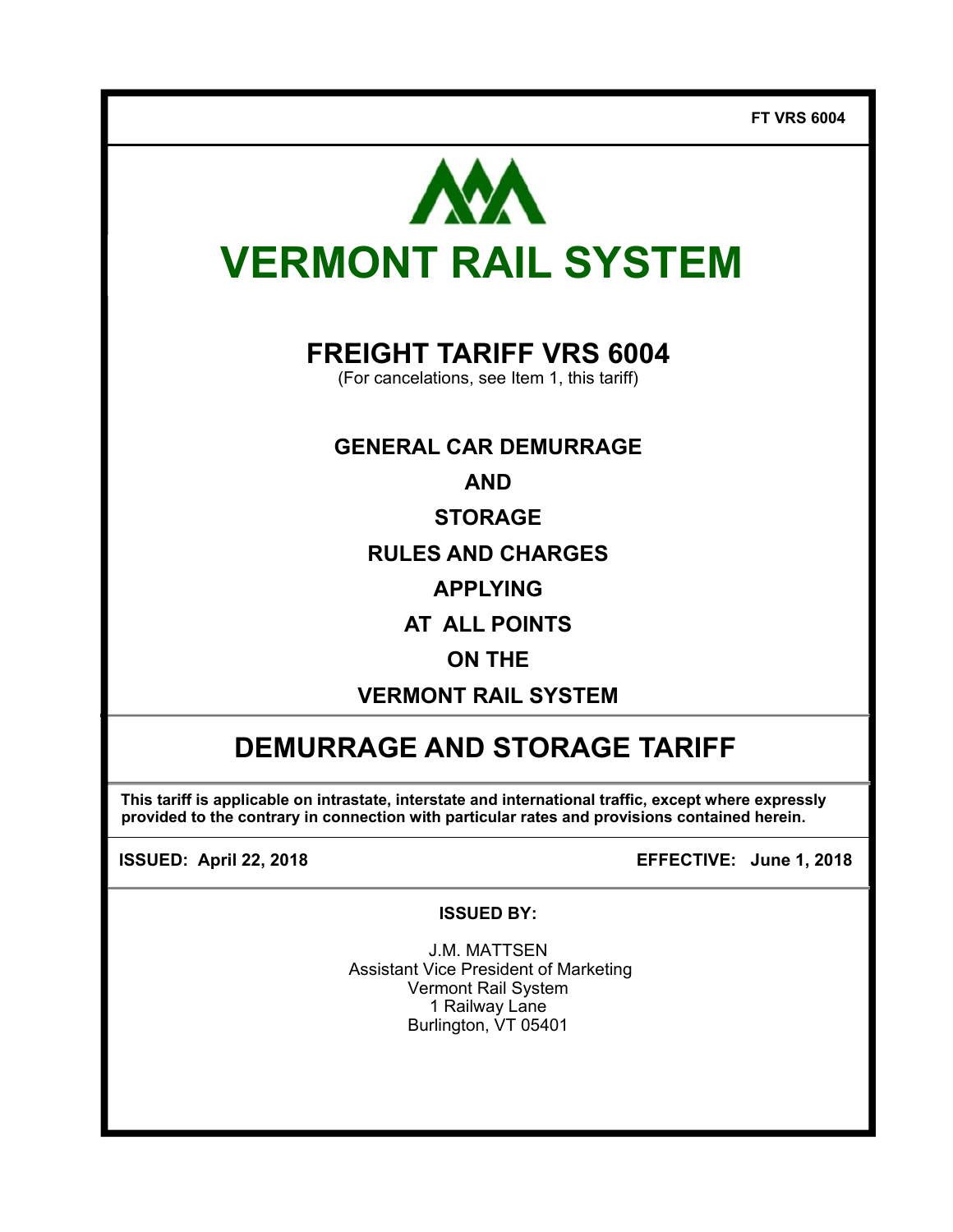| <b>TABLE OF CONTENTS</b>                        |                    |  |
|-------------------------------------------------|--------------------|--|
| <b>DESCRIPTION</b>                              | <b>ITEM</b>        |  |
| <b>CANCELATION NOTICE:</b>                      |                    |  |
|                                                 | 1                  |  |
| <b>PARTICIPATING CARRIERS:</b>                  |                    |  |
|                                                 | $\overline{2}$     |  |
| <b>RULES AND REGULATIONS:</b>                   |                    |  |
|                                                 | 20                 |  |
|                                                 | 35                 |  |
|                                                 | 10                 |  |
|                                                 | 25                 |  |
|                                                 | 45                 |  |
|                                                 | 50                 |  |
|                                                 | 30                 |  |
|                                                 | 40                 |  |
|                                                 | 15                 |  |
| <b>SECTION 1 - DEMURRAGE RULES AND CHARGES:</b> |                    |  |
|                                                 | 130                |  |
|                                                 | 100                |  |
|                                                 | 105                |  |
|                                                 | 150                |  |
|                                                 | 115                |  |
|                                                 | 155                |  |
|                                                 | 140                |  |
|                                                 | 135                |  |
|                                                 | 125<br>120         |  |
|                                                 | 160                |  |
|                                                 | 110                |  |
| <b>SECTION 2 - STORAGE RULES AND CHARGES:</b>   |                    |  |
|                                                 |                    |  |
|                                                 | 215                |  |
|                                                 | 220                |  |
|                                                 | 200                |  |
|                                                 | 210                |  |
|                                                 | 205                |  |
|                                                 | 235                |  |
|                                                 | 225                |  |
|                                                 | 230                |  |
| <b>GLOSSARY:</b>                                |                    |  |
|                                                 | Pages<br>$11 - 12$ |  |
| <b>ABBREVIATIONS AND REFERENCE MARKS:</b>       |                    |  |
| 99999                                           |                    |  |
|                                                 |                    |  |
|                                                 |                    |  |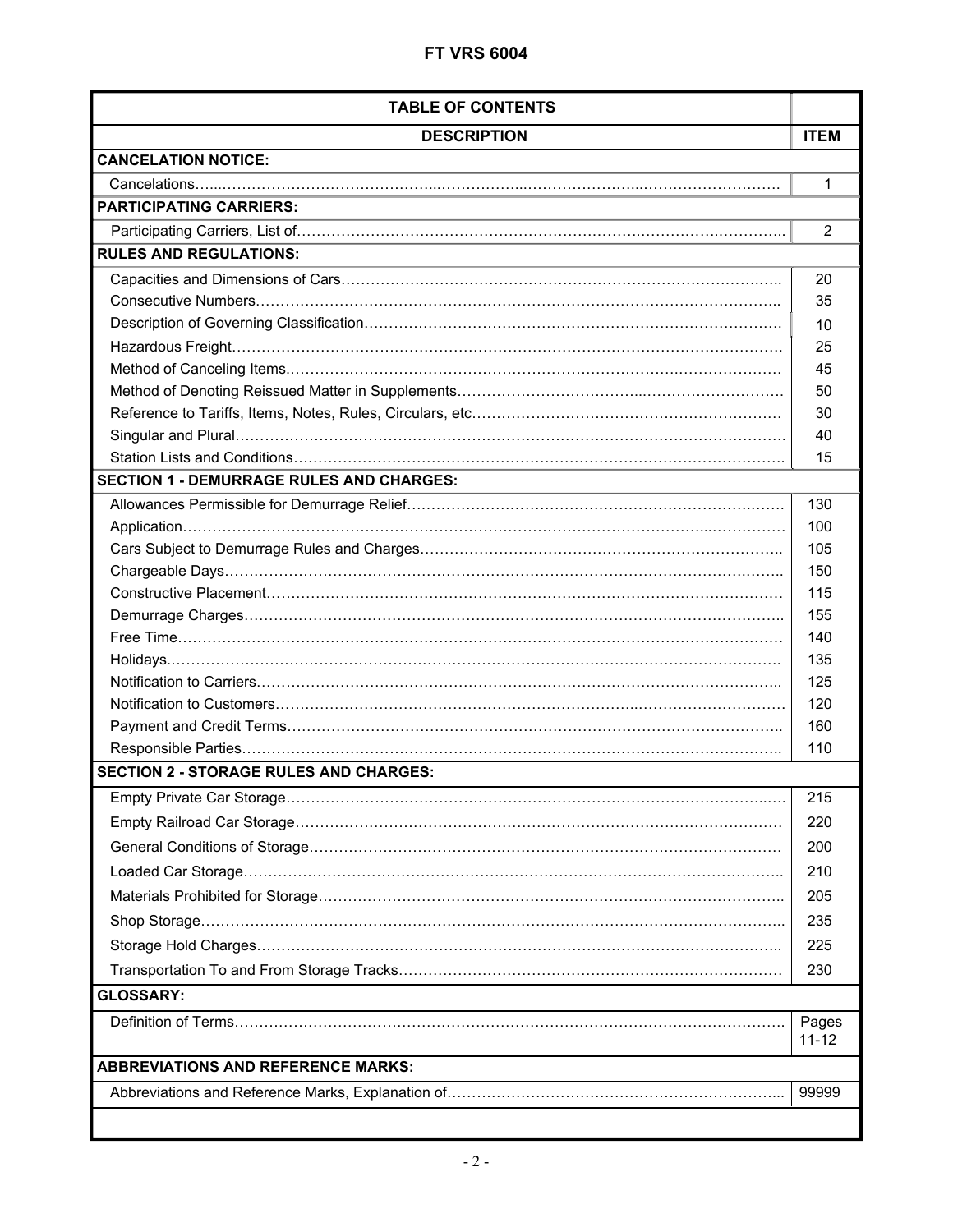#### **CANCELATION NOTICE**

**ITEM 1** 

#### **CANCELATION**

Freight Tariff VRS 6004 cancels Freight Tariff VTR 6000; and, any and all corresponding or conflicting provisions contained in Freight Tariff NYOG 8000-seriers in their entirety, Effective June 1, 2018.

Provisions formerly shown in Freight Tariff VTR 6000; and, any and all corresponding or conflicting provisions contained in Freight Tariff NYOG 8000-seriers not brought forward in Freight Tariff VRS 6004 are hereby canceled.

#### **LIST OF PARTICIPATING CARRIERS**

#### **ITEM 2**

#### **PARTICIPATING CARRIERS**

Vermont Rail System (VRS) includes the following railroads:

#### **ROAD MARK: NAME OF CARRIER:**

\* VTR will compute and collect all demurrage charges on behalf of the above noted carriers.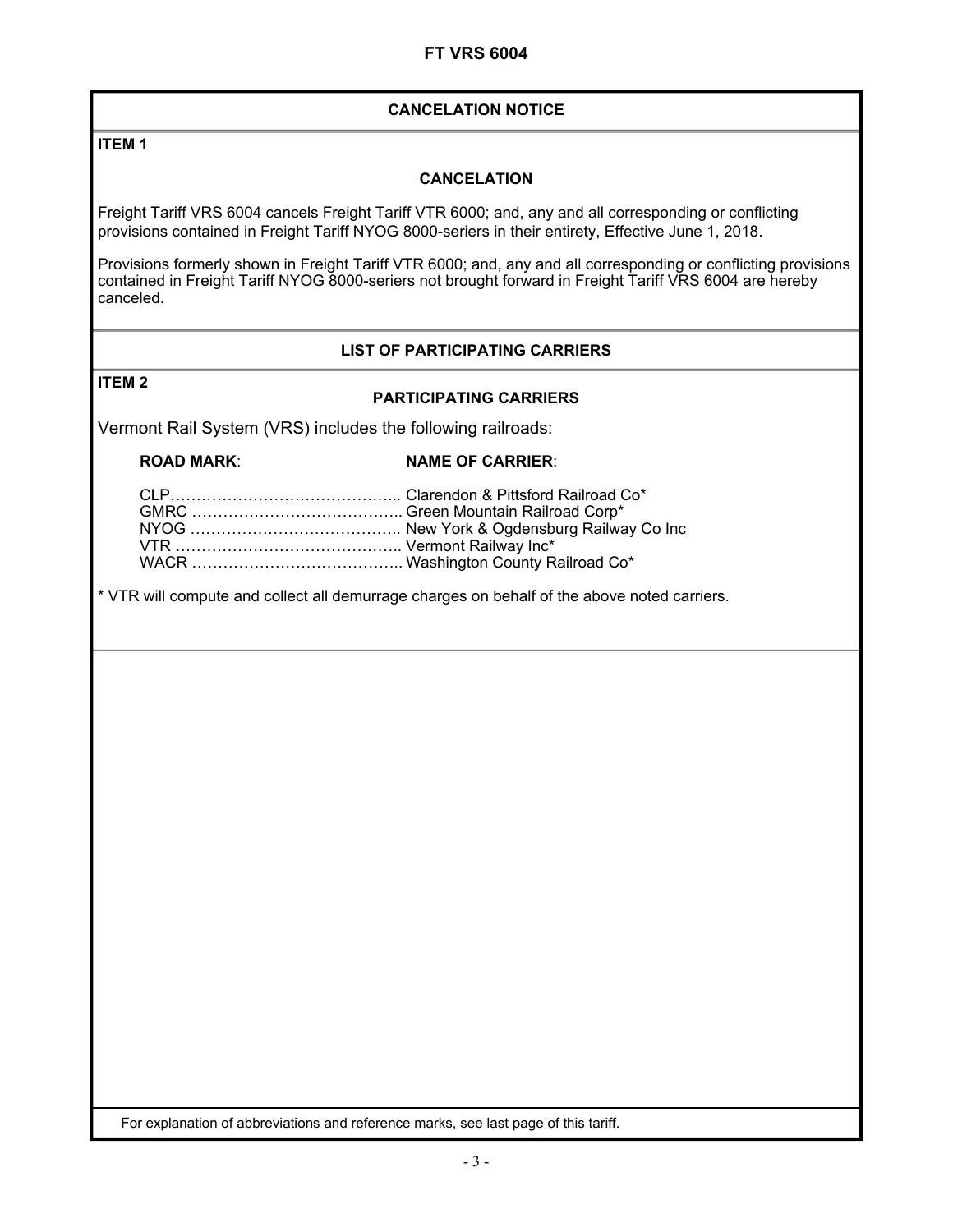#### **RULES AND OTHER GOVERNING PROVISIONS RULES AND REGULATIONS - GENERAL**

#### **ITEM 10**

#### **DESCRIPTION OF GOVERNING CLASSIFICATION**

The term "Uniform Freight Classification" when used herein means Uniform Freight Classification 6000 - Series

### **ITEM 15**

#### **STATION LISTS AND CONDITIONS**

This publication is governed by the Official Railroad Station List, OPSL 6000 - Series, issued by Railinc, Agent.

#### **ITEM 20**

#### **CAPACITIES AND DIMENSIONS OF CARS**

For marked capacities, lengths, dimensions, and cubical capacities of freight cars, consult Official Railway Equipment Register, R.E.R. Publishing Corp., Agent.

#### **ITEM 25**

#### **HAZARDOUS FREIGHT**

Shipments of hazardous freight shown under this tariff are subject to regulations of the U.S. DOT as shown in Bureau of Explosives, BOE 6000 - Series.

#### **ITEM 30**

#### **REFERENCE TO TARIFFS, ITEMS, NOTES, RULES, CIRCULARS, ETC.**

Where reference is made in this tariff to tariffs, items, notes, rules, circulars, etc., such references are continuous and include supplements to and successive issues of such tariffs, and reissues of such items, notes, rules, circulars, etc.

#### **ITEM 35**

#### **CONSECUTIVE NUMBERS**

Where consecutive numbers are represented in this tariff by the first and last numbers connected by the word "to" or an hyphen, they will be understood to include both of the numbers shown. If the first number only bears a reference mark, such reference mark also applies to the last number shown and to all numbers between the first and last numbers.

#### **ITEM 40**

#### **SINGULAR AND PLURAL**

Words used in this tariff in the singular, where the context so permits, will be deemed to include the plural and vice versa. The definitions of words in the singular in the Glossary apply to such words when used in the plural where the context so permits and vice versa.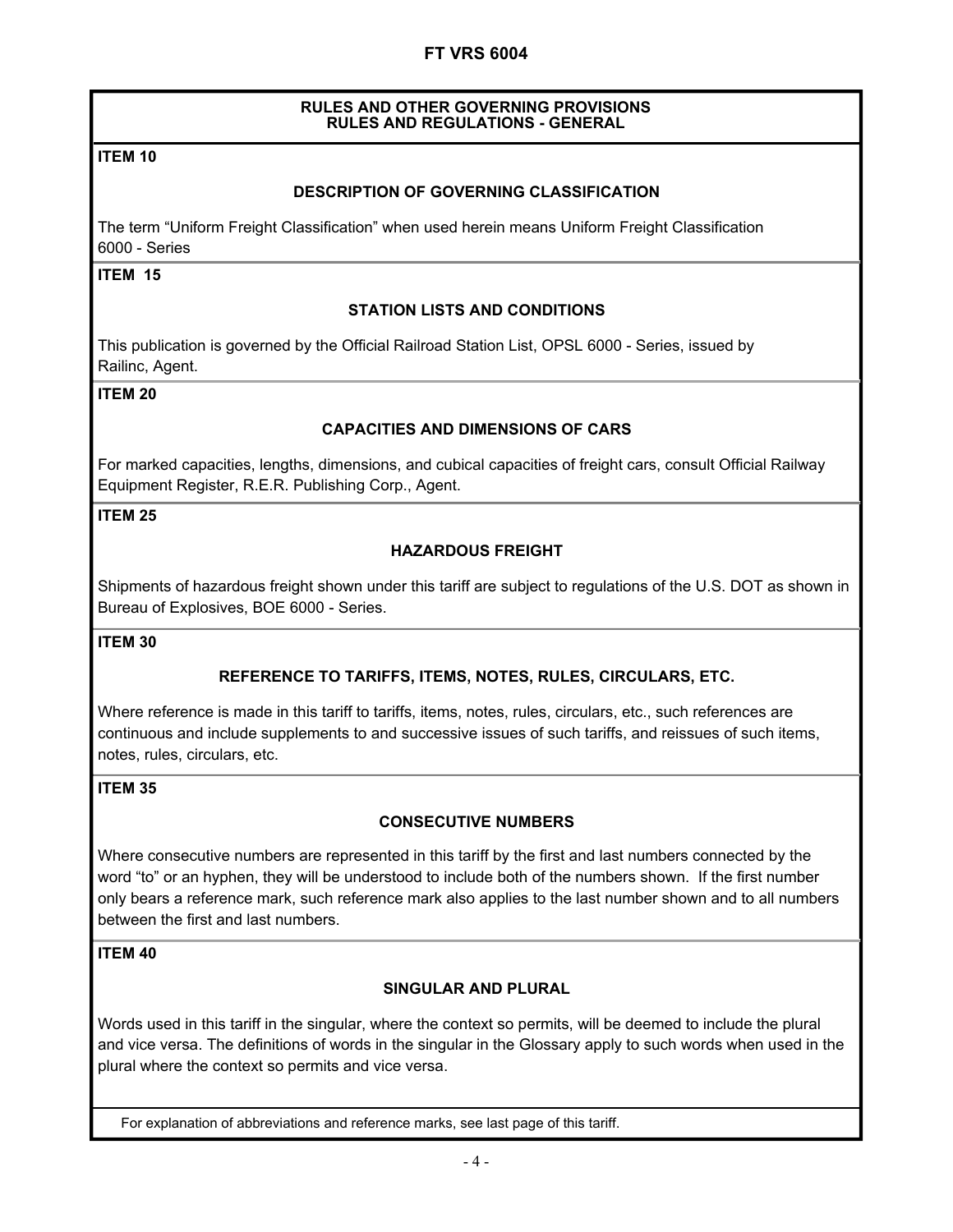#### **RULES AND OTHER GOVERNING PROVISIONS RULES AND REGULATIONS - GENERAL**

#### **ITEM 45**

#### **METHOD OF CANCELING ITEMS**

As this tariff is supplemented, numbered items with lettered suffixes cancel correspondingly numbered items in the original tariff or in a prior supplement. Letter suffixes will be used in alphabetical sequences starting with A. For example: Item 100-A cancels Item 100, and Item 200-B cancels Item 200-A in a prior supplement, which in turn cancelled Item 200.

#### **ITEM 50**

#### **METHOD OF DENOTING REISSUED MATTER IN SUPPLEMENTS**

Except in instances of carrier convenience, matter brought forward without change from one supplement to another will not be designated as "Reissued" by a reference mark. To determine its original effective date, consult the supplement in which the reissued matter first became effective.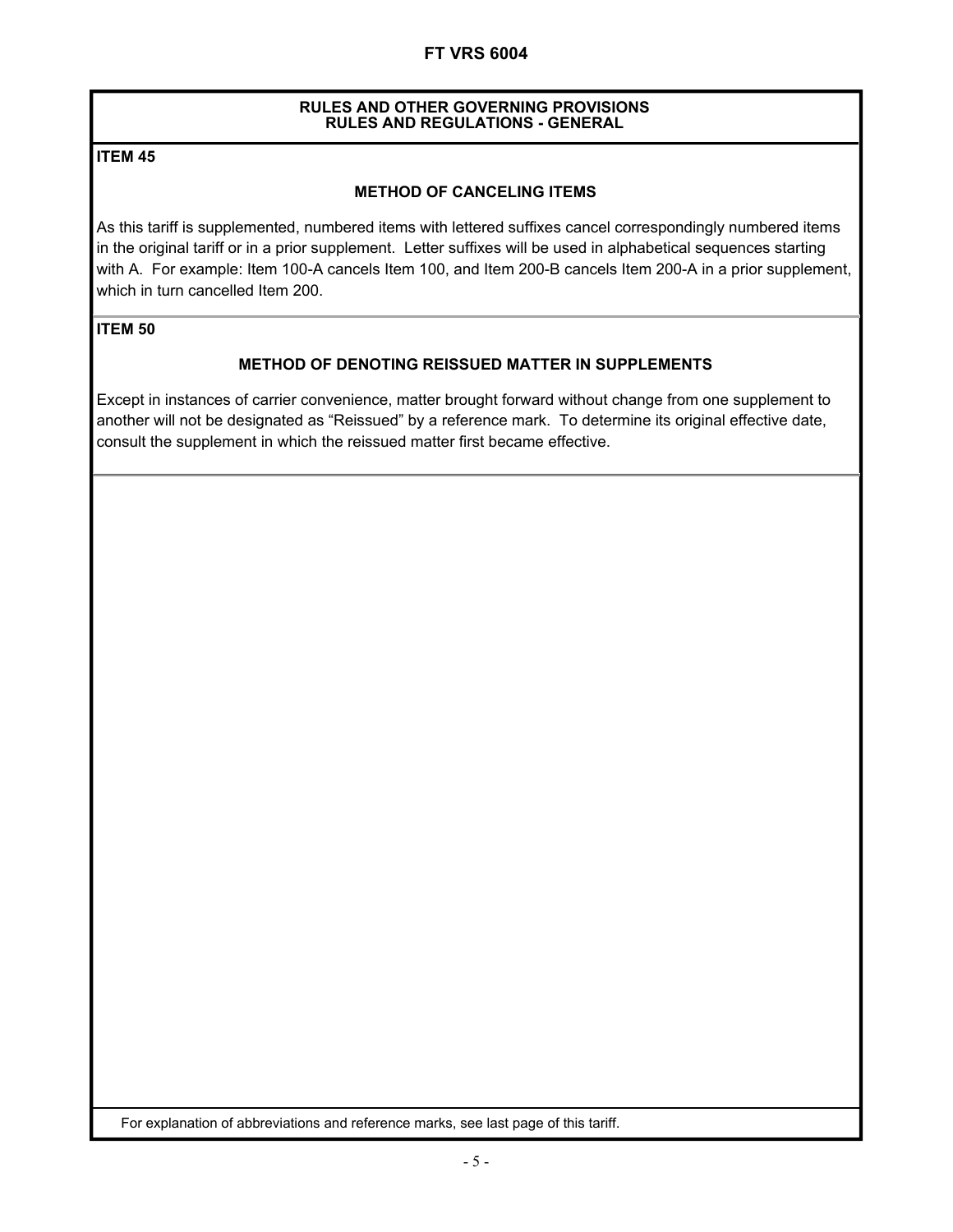#### **SECTION 1 DEMURRAGE RULES AND CHARGES**

#### **ITEM 100**

#### **APPLICATION**

This tariff applies on all carload traffic at all points on the carriers listed in Item 1.

#### **ITEM 105**

#### **CARS SUBJECT TO DEMURRAGE RULES AND CHARGES**

Railroad, railroad-controlled, and private cars held for or by consignors or consignees for any purpose, are subject to the demurrage rules and charges described in this tariff.

Exception: Demurrage rules and charges contained herein will not apply to loaded or empty private cars held on private tracks.

- Note 1: Private cars held on public delivery tracks are subject to demurrage rules and charges contained herein.
- Note 2: Reasons cars may be held include but are not limited to: loading or unloading, payment of freight services charges, or waiting for proper forwarding instructions or customs documentation.

#### **ITEM 110**

#### **RESPONSIBLE PARTIES**

Consignors or consignees for whom cars are held in constructive placement or that hold cars actually placed on their private track, or on a designated public delivery track, for the loading or unloading of lading beyond the free time set forth in Item 140 of this tariff shall be responsible for demurrage charges assessed on cars set forth in Item 155. Any other authorized party that requests a car held for any reason, shall be responsible for the demurrage charges (See Note).

Note: Per Federal Regulation, customers, including warehouses or transloaders, physically receiving cars on their private tracks, or for their account on public delivery tracks, are liable for demurrage charges assessed on said cars as set forth herein (cf. 49 C.F.R. 1333.3). This liability holds regardless of any notations placed on forwarding instructions by consignors.

#### **ITEM 115**

#### **CONSTRUCTIVE PLACEMENT**

Cars that cannot be placed for loading or unloading account conditions attributable to customers will be constructively placed at the time the carrier becomes aware of said conditions. A lack of track capacity to hold all arriving cars is a condition attributable to customers. Cars for closed-gate customers will be constructively placed at the time of their arrival in the serving yard.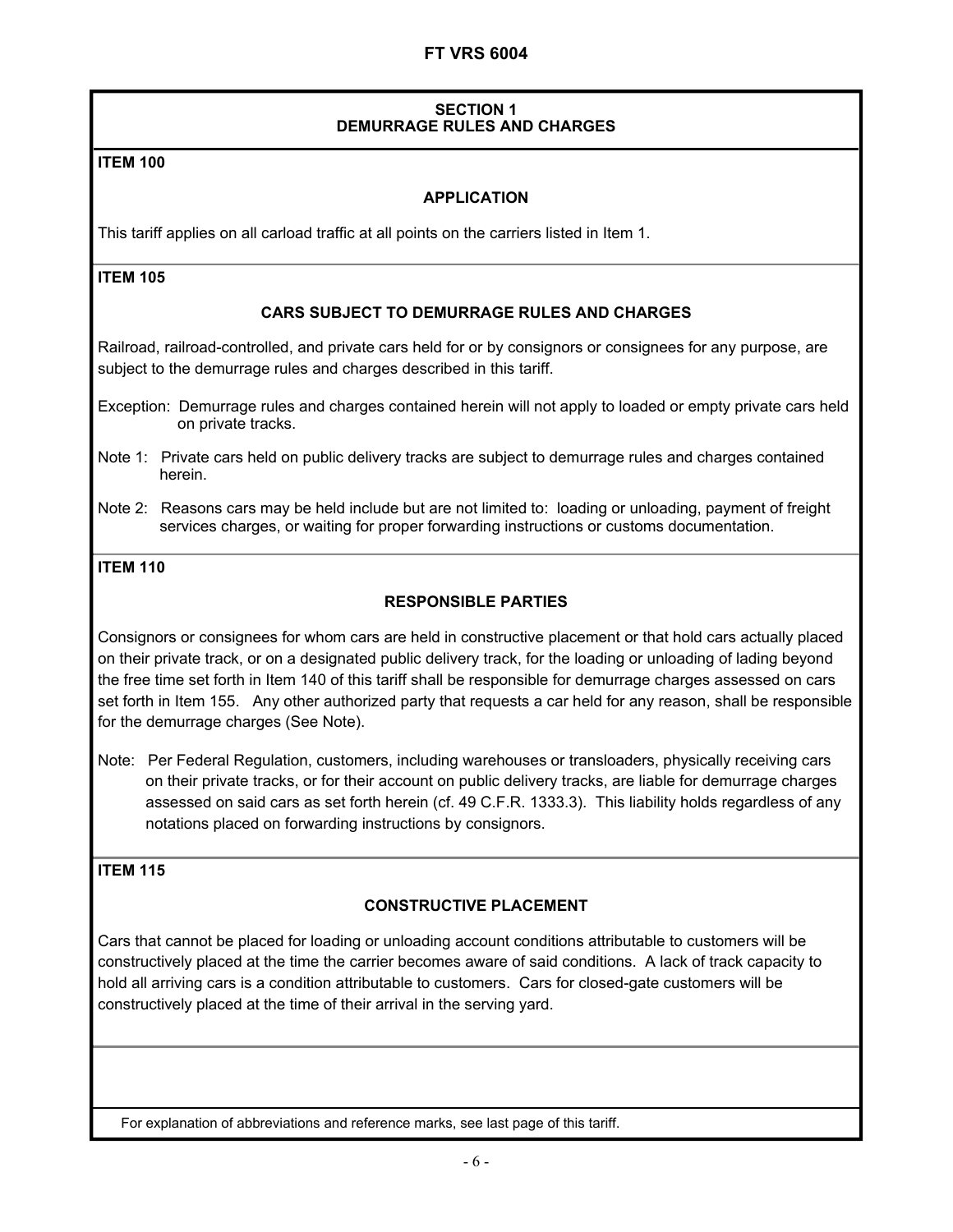#### **SECTION 1 DEMURRAGE RULES AND CHARGES**

#### **ITEM 120**

#### **NOTIFICATION TO CUSTOMERS**

- 1. At constructive placement, an electronic notice will be furnished containing the car number(s) and the station at which the car(s) are held.
- 2. Delivery of a car upon the private tracks of customers will constitute notice of actual placement.
- 3. Upon written request, an electronic notice containing the car number(s) and the station of actual placement will be furnished for cars actually placed on a public delivery track.
- Note: When a customer utilizes an electronic or mechanical device, including fax machines, phone systems, or email to accept messages, notification left on such device will be considered as having been received.

#### **ITEM 125**

#### **NOTIFICATION TO CARRIERS**

1. Carriers will accept via EDI or ShipperConnect™ the following as effective notices:

- (a) Forwarding instructions,
- (b) Empty car releases, or
- (c) Switch requests.
- 2. Carriers will not accept notices from third-parties without prior written permission being granted to the customer and the third party. Charges will continue to accrue to the customer even when cars are released to a third-party, until acceptable notification is received by the carrier from the third-party.
- 3. Faxed or email notices will not be accepted by the carriers except in cases of prolonged failure of EDI or Internet communication or unusual circumstances. Charges for manual processing described in FT VRS 7000 may apply to written notices.

Note: All notices to carriers are effective upon receipt by said carrier.

#### **ITEM 130**

#### **ALLOWANCES PERMISSIBLE FOR DEMURRAGE RELIEF**

For relief, a claim must be presented to the invoicing carrier, in writing, within 15 days of from the date on the demurrage invoice, stating fully the reasons for which relief is claimed.

- 1. If through carrier error demurrage charges are assessed, demurrage will be adjusted to the amount that would have accrued but for such error.
- 2. When because of labor strikes, earthquakes, floods or unusually severe weather, the operations of the customer are disrupted, the demurrage charges may, at the carriers' sole discretion, be adjusted, provided the duration of disruption exceeds 5 days.
- Note: The date and time records of the carriers will govern unless the customer provides credible evidence of carriers error. The carriers will benefit from a presumption of accuracy for any transaction in which an effective notice pursuant to Item 125 was not furnished to the carrier.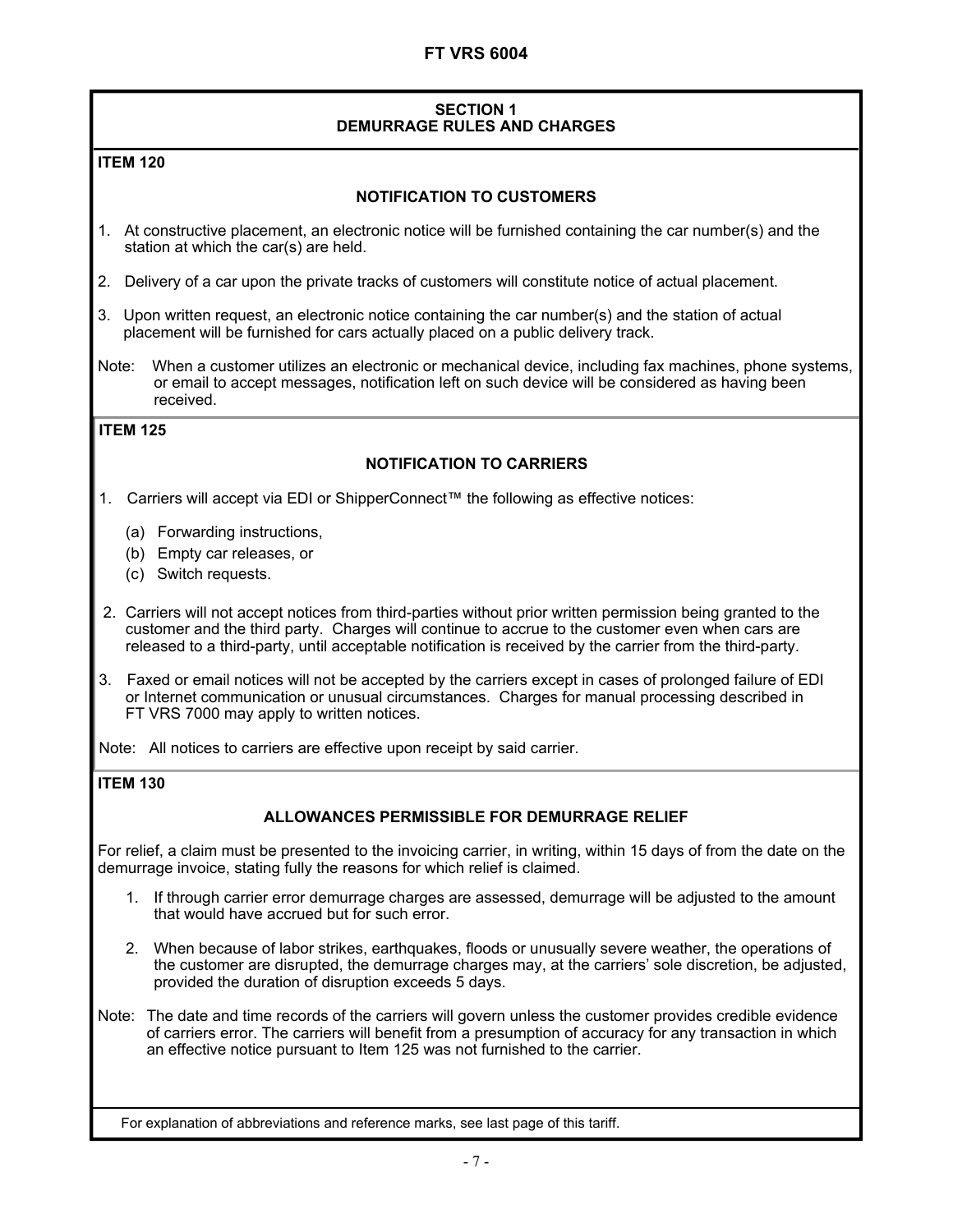#### **SECTION 1 DEMURRAGE RULES AND CHARGES**

#### **ITEM 135**

#### **HOLIDAYS**

Wherever reference is made in this tariff to "holidays," it shall mean only the days listed below:

New Year's Day - January 1\* Memorial Day - Last Monday of May U.S. Independence Day - July 4\* Labor Day - First Monday of September Thanksgiving Day - Fourth Thursday of November Thanksgiving Friday - Fourth Friday of November Christmas Day - December 25\* New Year's Eve - December 31\*

\*When this date occurs on a Saturday, the previous Friday will be observed as the holiday. When this date occurs on a Sunday, the following Monday will be observed as the holiday.

#### **ITEM 140**

#### **FREE TIME**

Free time will be allowed as follows:

- 1. Two days from the first midnight following actual or constructive placement.
- 2. Holidays as listed in Item 135, provided that a chargeable day has not occurred prior to the holiday.
- 3. Saturday and Sundays, provided that a chargeable day has not occurred prior to the Saturday or Sunday.

#### **ITEM 150**

#### **CHARGEABLE DAYS**

1. Chargeable days are defined as days that follow the expiration of free time as described in Item 140.

2. Chargeable days will accrue until carriers receive an effective notice as described in Item 125.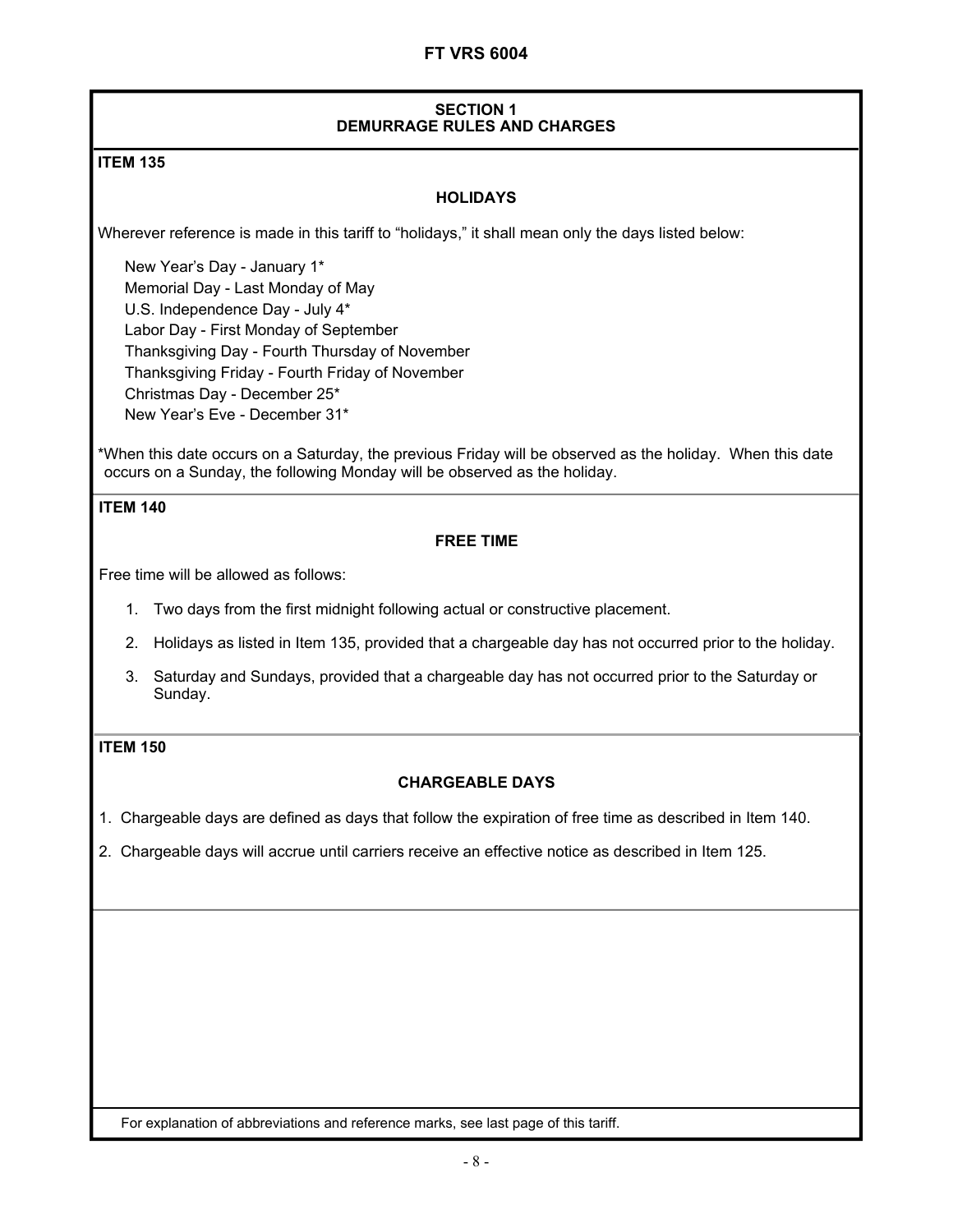#### **SECTION 1 DEMURRAGE RULES AND CHARGES**

#### **ITEM 155**

#### **DEMURRAGE CHARGES**

- 1. Demurrage invoices will be presented to customers monthly for all cars released during a calendar month.
- 2. Demurrage charges will be computed by multiplying the daily per car charge listed in Para. 5 below by the number of days beyond free time (See Item 140).
- 3. Customers having facilities at separate stations cannot combine accounts.
- 4. Upon written request, customers having two or more facilities at the same station may combine the accounts into one.
- 5. On cars subject to demurrage charges, after the expiration of free time, a charge of \$60.00 per car per chargeable day, or fraction thereof, will be assessed to the responsible party until the car is released.

Exception 1: Heavy-duty flatcars or Schnabel cars of railroad ownership will be subject to demurrage charges of \$90.00 per car per day.

Exception 2: Cars loaded with hazardous materials will be subject to a charge of \$120.00 per car per day.

#### **ITEM 160**

.

#### **PAYMENT AND CREDIT TERMS**

Rules pertaining to payments and the carrier's credit polices may be found in VRS Circular 2.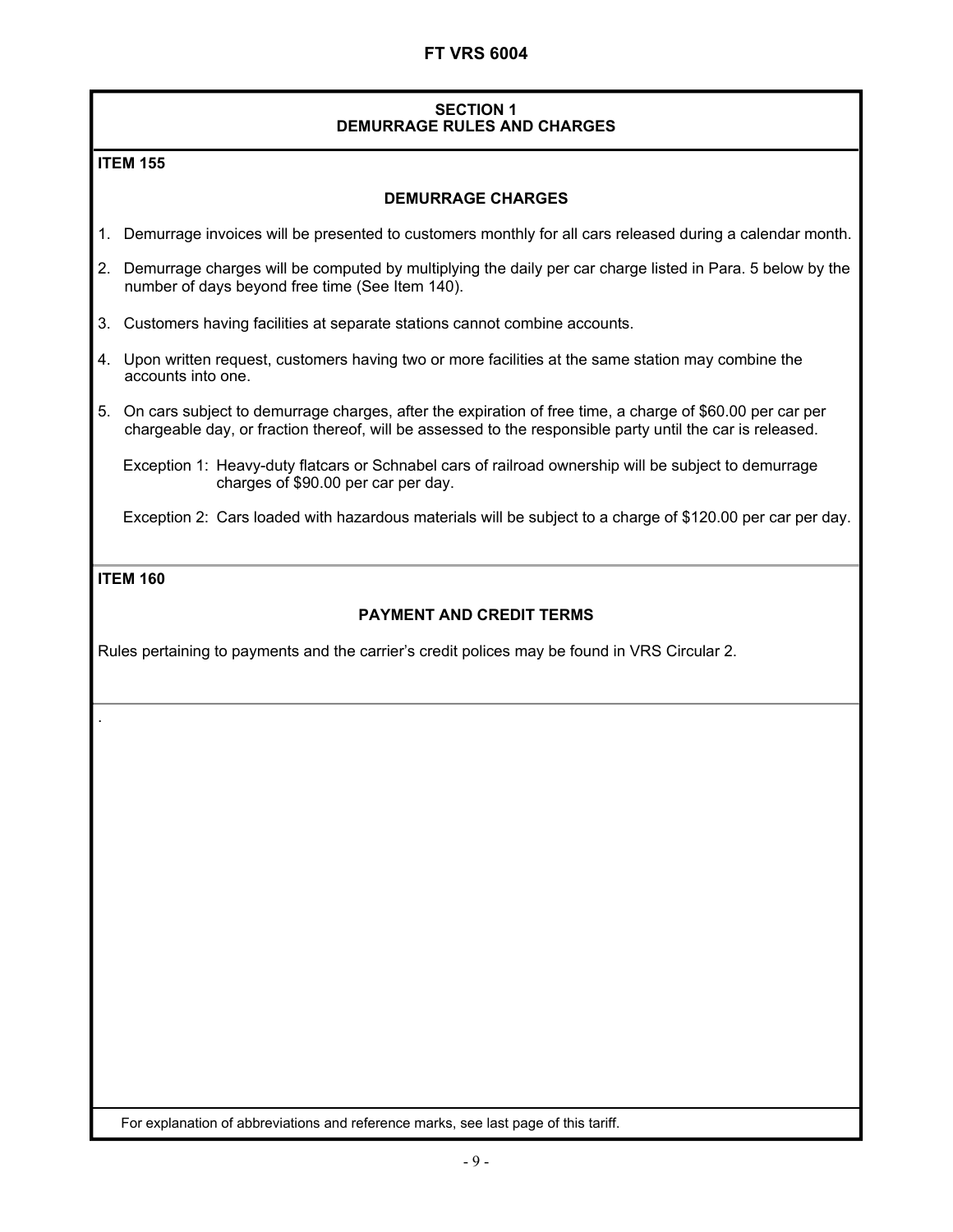#### **SECTION 2 STORAGE RULES AND CHARGES**

#### **ITEM 200**

#### **GENERAL CONDITIONS OF STORAGE**

Customer, at customer's sole expense, shall provide Carrier a certificate of insurance coverage certifying the existence of general liability insurance coverage not less than \$1,000,000. The carrier, at carrier's sole discretion, may require additional insurance coverage.

#### **ITEM 205**

#### **MATERIALS PROHIBITED FOR STORAGE**

Carriers will not store cars loaded with materials or substances classified by the U.S. DOT as explosive or toxic by inhalation nor will carriers store cars loaded with any type of munitions.

#### **ITEM 210**

#### **LOADED CAR STORAGE**

Carriers will not store loaded cars without a written agreement.

#### **ITEM 215**

#### **EMPTY PRIVATE CAR STORAGE**

Carriers will not store empty private cars without a written agreement.

**ITEM 220** 

#### **EMPTY RAILROAD CAR STORAGE**

Carriers will not store empty railroad cars without a written agreement.

#### **ITEM 225**

#### **STORAGE HOLD CHARGES**

Private cars, loaded or empty, held on carriers' tracks at customer request, will be subject to the following storage hold charges per car per day, or fraction thereof, computed from the time car is first held until car is released from storage hold by an effective notice as described in Item 125.

Storage invoices will be presented to parties once a month for all cars stored during a calendar month.

- (a) Empty cars……….….…. \$30.00
- (b) Loaded cars\*…...…....… \$40.00

\*Does not include cars loaded with hazardous materials.

#### **ITEM 230**

#### **TRANPORTATION TO AND FROM STORAGE/HOLD TRACKS**

Transportation charges to and from storage may be found in FT VRS 6051.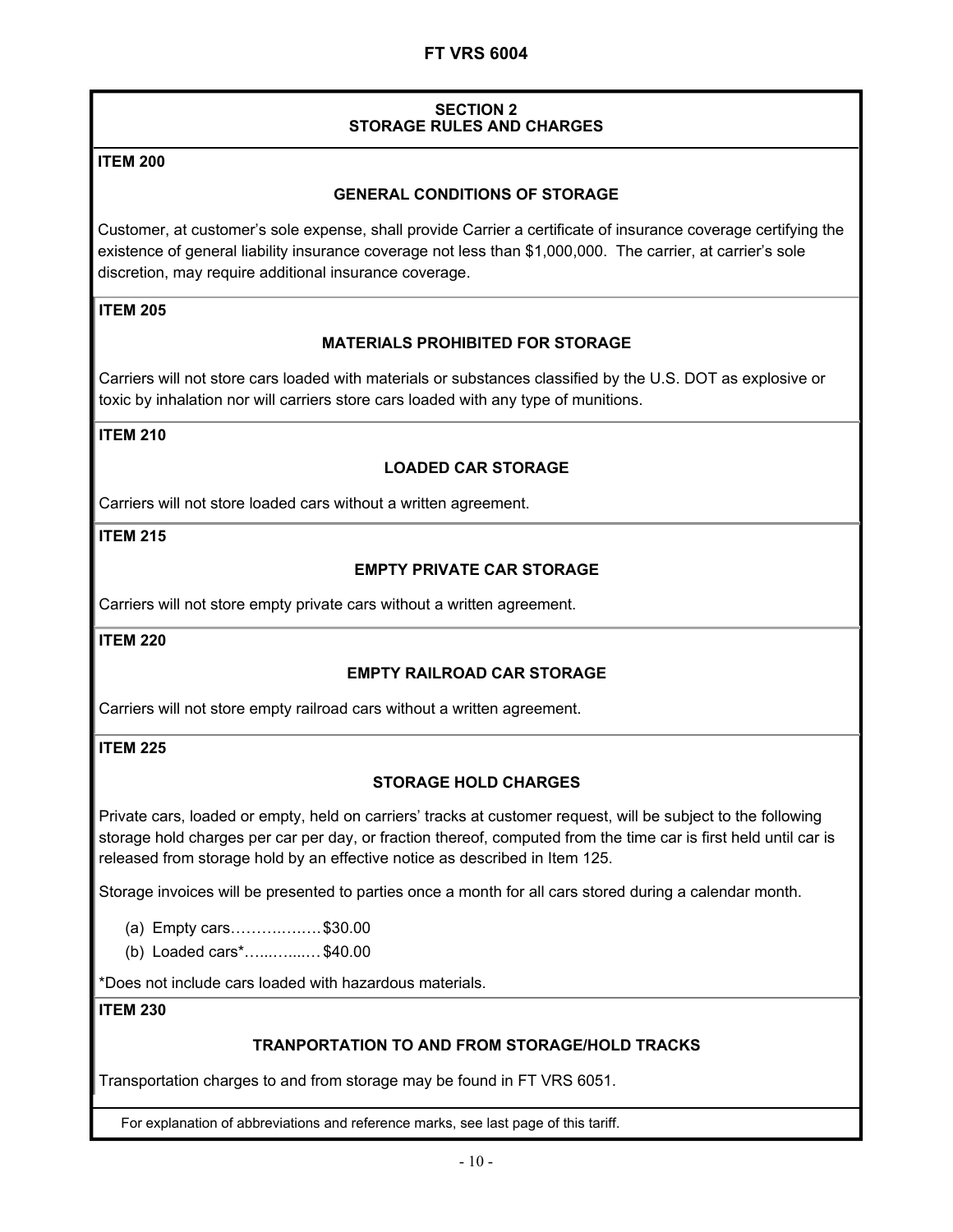#### **SECTION 2 STORAGE RULES AND CHARGES**

#### **ITEM 235**

#### **SHOP STORAGE**

When an entity requests GMRC to perform car repairs, including cleaning services, at the shop located in North Walpole, NH, the carrier will notify the responsible party when the cars are either repaired or GMRC is unable to perform further repairs. The entity requesting repairs will be considered the responsible party for shop storage charges unless otherwise agreed in writing by the carrier.

- 1. Shop free time will be allowed from the first midnight following notification as follows:
	- (a) Five days.
	- (b) Holidays as set forth in Item 135, Saturdays, and Sundays, provided that a chargeable day has not occurred prior to the holiday, Saturday, or Sunday.
- 2. If forwarding instructions are not received by the expiration of shop free time, the responsible party will be charged \$30.00 per car per day, or fraction thereof until instructions are received. If forwarding instructions are not received by the twenty-first midnight following notification, the responsible party will be charged for the subsequent days at \$60.00 per car per day, or fraction thereof until instructions are received.
- Note 1: Carriers reserve the right to move cars in shop storage status to available tracks at stations other than North Walpole, NH. Responsible parties will not be relieved of shop storage charges due to carriers' movement of cars to other stations.
- Note 2: Shop storage charges will also be assessed, at the rates and manner described above, to car owners that fail to provide disposition as required in the AAR Interchange Rules for cars needing extensive repairs or that are beyond the permissible age for the free interchange of cars.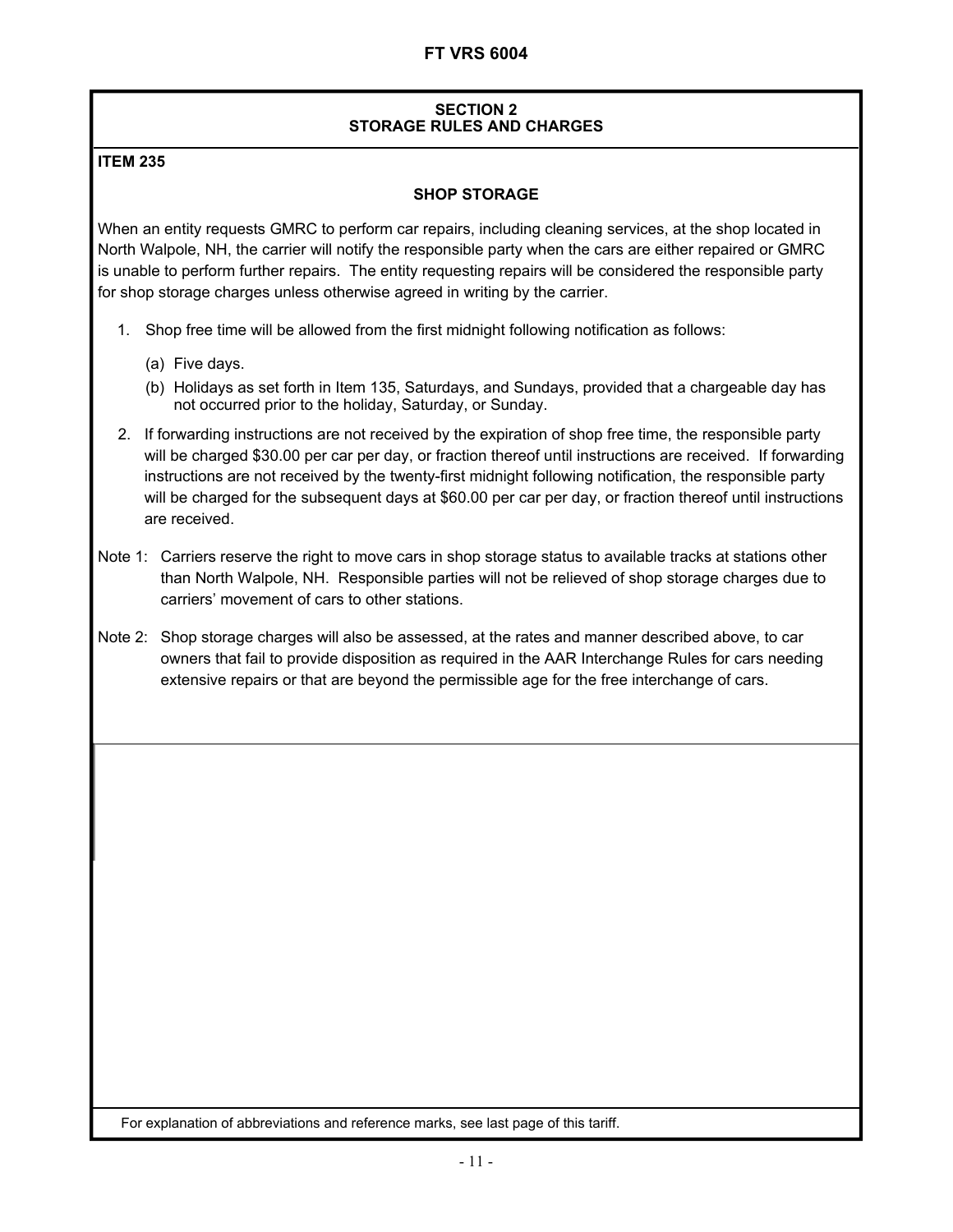#### **GLOSSARY**

#### **DEFINITION OF TERMS**

**ACCREDITED STANDARDS COMMITTEE** - A committee chartered by the American National Standards Institute that develops and maintains various electronic messaging standards.

**ACTUAL PLACEMENT** - Placement of a car for loading or unloading on private track or a public delivery track.

**CAR** - A railcar or a tank car.

**CAR NUMBER** - The alphanumeric code comprised of a reporting mark and subsequent numerals identifying a specific railcar.

**CARLOAD** - A quantity of freight required for application of a carload rate that has a single consignor and a single consignee and moves in regular train service along with other shipments. Carload shipments do not move in dedicated trains from a single origin to a single destination nor do carload quantities move in a single car containing multiple shipments with various consignors and consignees.

**CARRIER** - As used in this tariff, a rail carrier of the VRS listed in Item 1, except where expressly provided in connection with particular items.

**CLOSED GATE CUSTOMER** - A consignor or consignee that restricts service by a physical gate or other means to its private track and/or that orders the actual placement of cars into its facility by car number, commodity, specific track/spot, or by other similar instructions.

**CONSIGNEE** - The individual or entity to which a car is shipped. For demurrage computation, the term consignee includes the care of party so as to assign demurrage responsibility to the individual or entity physically in possession of the car. (cf. 49 C.F.R. 1333.3)

**CONSIGNOR** - The individual or entity shipping a car to a consignee. For demurrage computation, the term consignor includes the pick-up party so as to assign demurrage responsibility to the individual or entity physically in possession of the car. (cf. 49 C.F.R. 1333.3)

**CONSTRUCTIVE PLACEMENT** - When, due to a condition attributable to the consignor or consignee, as the case may be, a car cannot be actually placed for loading or unloading and is placed elsewhere, it is considered as being under constructive placement and subject to demurrage rules and charges, the same as if it were actually placed. (cf. 49 C.F.R. 1333.3)

**CUSTOMER** – As used in this tariff a consignor or a consignee, as the case may be, physically receiving the car.

**DEMURRAGE** - A charge that both compensates rail carriers for the expenses incurred when rail cars are detained beyond specified free time for loading or unloading and serves as a penalty for undue car detention to encourage the efficient use of rail cars in the rail network. (cf. 49 C.F.R. 1333.1)

**ELECTRONIC DATA INTERCHANGE** - The transfer of data in a supported message format established by the ASC X12 Transportation Subcommittee.

**FORWARDING INSTRUCTIONS** - A bill of lading in a form acceptable to the serving carrier.

**HEAVY-DUTY FLATCAR** - Cars assigned AAR mechanical designations FD, FM, or FW with a load capacity in excess of 200,000 lbs. or cars listed in (a) Tariff RIC 6740 - Series, Naming Use and Car Detention Charges on Special Type Heavy-Duty Flat Cars or (b) Tariff RER 6414 - Series, The Official Railway Equipment Register, Heavy Duty and Special Flat Car Section.

(Continued on next page)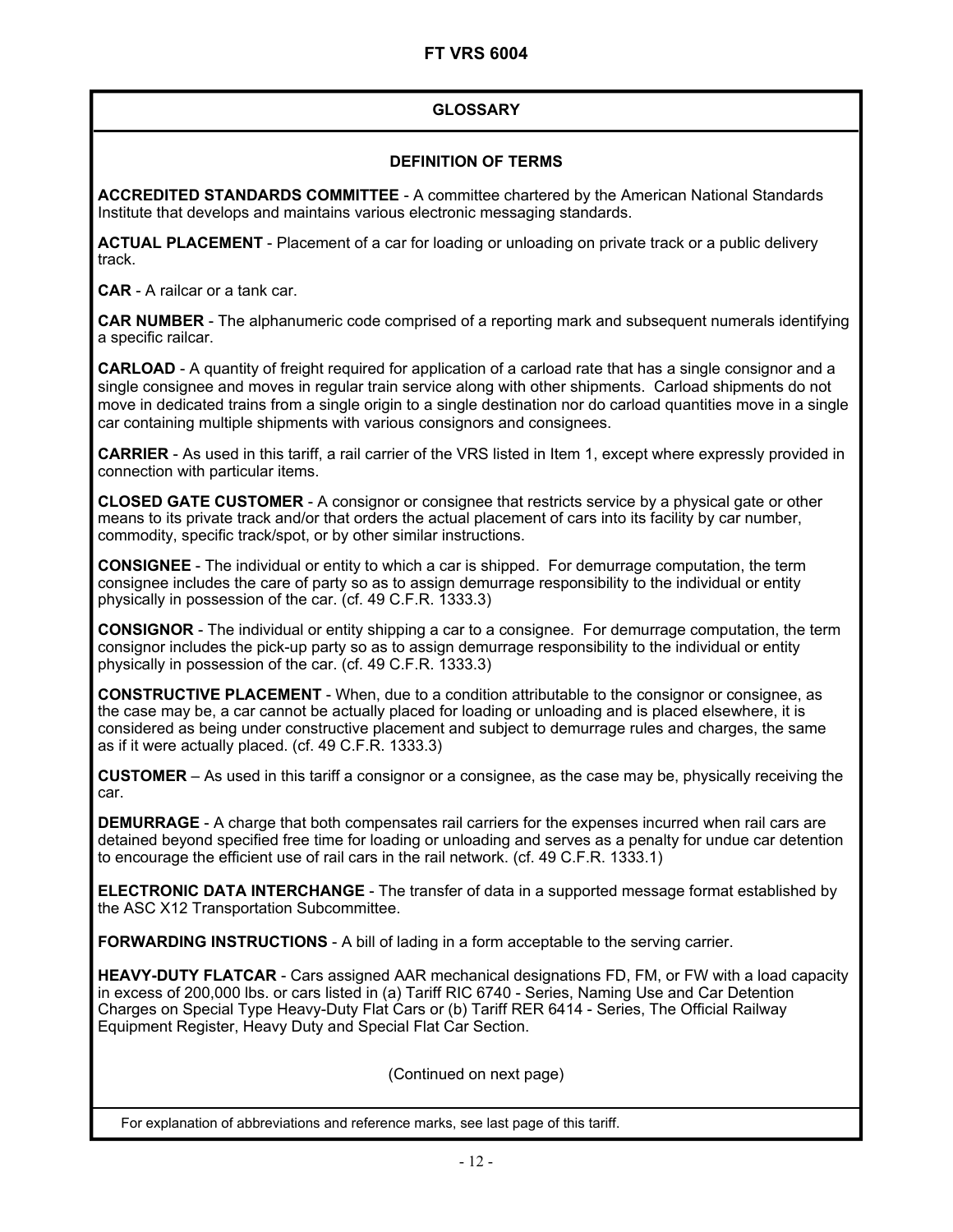#### **GLOSSARY**

## **DEFINITION OF TERMS**

**(**Continued)

**LOADING** - The placement of lading and associated dunnage in or on a railcar. Loading also includes the application of load securement devices and closing doors, gates, or hatches. For demurrage computation, loading will also include adjustments to lading en route to meet safety or other requirements.

**OPEN GATE CUSTOMER** - A consignor or consignee that does not restricts service to its private track with a physical gate or particular rules and permits actual placement of cars without regard to car numbers or other similar instructions.

**PRIVATE CAR** - A car bearing marks other than railroad reporting marks and which is not a railroadcontrolled car.

**PRIVATE TRACK** - Track not owned or operated by a carrier - i.e. track owned and/or operated by a customer for their own use in loading or unloading lading. Additionally, for demurrage computation, track owned by a carrier but leased to a customer for the loading or unloading of lading from cars is considered private track.

**PUBLIC DELIVERY TRACK** - A railroad track that is made available, under certain conditions, to the general public for the loading and unloading of lading from cars. (Also referred to as a team track.)

**RAILROAD** - A rail carrier regulated by the STB - including non-VRS railroads.

**RAILROAD CAR** - A car bearing reporting marks of a railroad as registered at Railinc.

**RAILROAD-CONTROLLED CAR** - A car not bearing railroad reporting marks as registered at Railinc but leased, or otherwise formally managed, by a railroad. Usually railroad-controlled equipment can be identified by the presence of a railroad reporting mark in the lessee field of the corresponding car record in UMLER™ at Railinc. All cars of TTX Co will be, for demurrage computation, considered railroad-controlled equipment.

**RAILROAD TRACK** - A track owned/leased by a carrier in Item 1 on which it conducts its own operations located within its own right-of-way and yards.

**RESPONSIBLE PARTY** - A consignor or a consignee who physically receives cars for the loading or unloading of lading or an authorized person or entity who requests holding a car for another reason.

**SCHNABEL CAR** - A specialized car designed to carry unusually heavy and oversized loads suspended between the two ends of the car.

**SERVING YARD** - The yard at which, in the course of a carrier's regularly scheduled service, a customer's cars are marshalled into trains for actual placement to their private track or the designated public delivery track.

**SHIPPERCONNECT™ -** An Internet-based software suite provided by the carriers to customers allowing for the submission of forwarding instructions, switch requests, and empty car releases.

**TIME** - Time is expressed employing the 24-hour clock. (Example: 12:01 AM is expressed as 0001 hours.)

**UNLOADING** - The removal of lading, and associated dunnage, from a railcar. Unloading also includes stowing of load securement devices and closing doors, gates, or hatches.